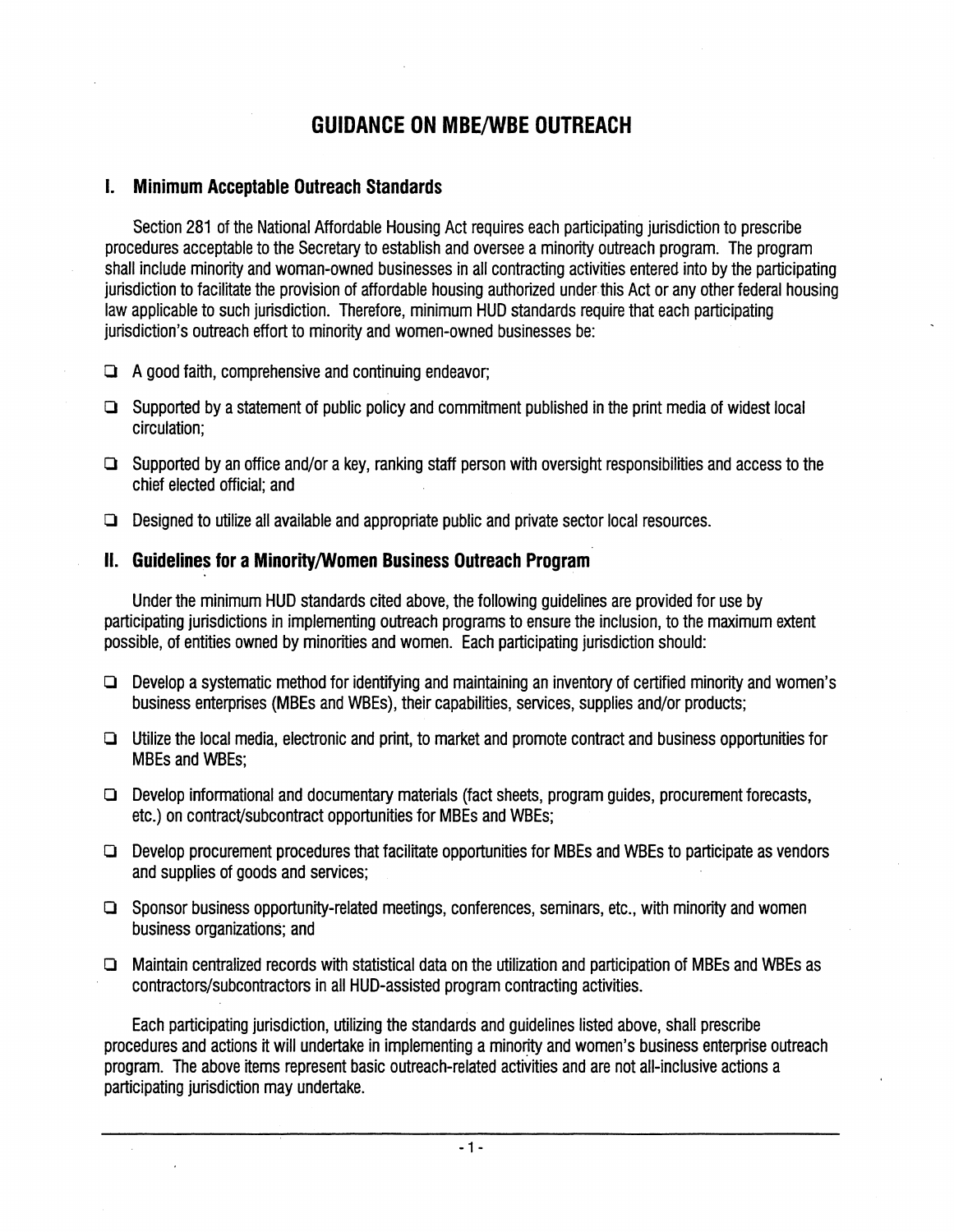## GUIDANCE ON SECTION 3 (Refer to 24 CFR Part 135 for complete information)

#### WHAT IS SECTION 3?

Section 3 of the Housing and Urban Development Act of 1968 (Section 3), as amended by the Section 915 of the Housing and Community Development Act of 1992, requires that economic opportunities generated by HUD financial assistance for housing and community development programs be targeted toward low- and very lowincome persons. In effect, this means:

- $\Box$  Whenever HUD assistance generates opportunities for employment or contracting, Public and Indian Housing Authorities, state and local grantees, and other recipients of HUD housing assistance funds must, to the greatest extent feasible, provide these opportunities to low- and very low-income persons and to businesses owned by or employing low- and very low-income persons.
- $\Box$  The Section 3 requirements apply to job training, employment, contracting and subcontracting and other economic opportunities arising from assistance provided for construction, reconstruction, conversion, or rehabilitation (including lead-based paint hazard reduction and abatement) of housing, other buildings, or improvements assisted with housing or community development assistance, including HOME.
- $\Box$  Section 3 applies to:
	- ~ projects for which HUD's share of project costs exceeds \$200,000; and
	- $\rightarrow$  contracts and subcontracts awarded on projects for which HUD's share or project costs exceeds \$200,000, and the contract or subcontract exceeds \$100,000.
- $\Box$  Recipients whose projects do not fall under Section 3 are nonetheless encouraged to comply with the Section 3 preference requirements.
- $\Box$  Recipients and their contractors and subcontractors must show preferences for giving training and employment opportunities to low-income persons, to the greatest extent feasible. They should show priority considerations for hiring low-income persons as follows:
	- (1) Low-income persons residing in the service area or neighborhood in which the project is located.
	- (2) Participants in HUD Youthbuild programs.
	- (3) If project is assisted under the McKinney Act, homeless persons in the project area of the project.
	- (4) Other Section 3 residents.

Again, the persons hired should be qualified to pertorm the work required.

- $\Box$  Recipients and their contractors and subcontractors must direct their efforts to award Section 3 business concerns, to the greatest extent feasible, to Section 3 business concerns in the following preference order.
	- (1) Section 3 businesses that operate in the project area.